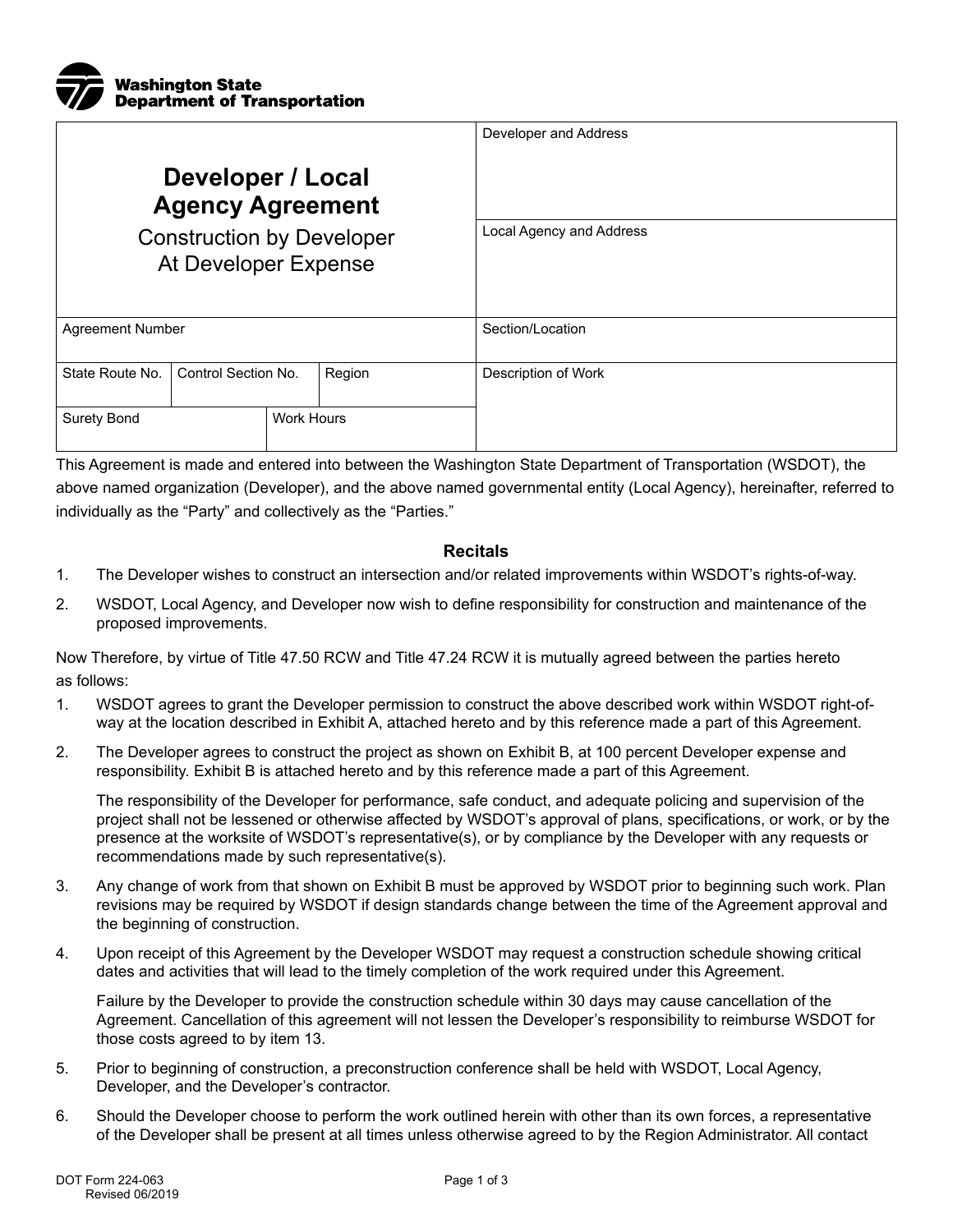between WSDOT and Developer's contractor shall be through the representative of the Developer. Where the Developer chooses to perform the work with its own forces, it may elect to appoint one of its own employees engaged in the construction as its representative. Failure to comply with this provision shall be grounds for restricting any further work by the Developer within WSDOT right-of-way, until said requirement is met.

The Developer, at its own expense, shall adequately police and supervise all work on the above described project by itself, its contractor(s), subcontractor(s), agent(s), and others, so as to not endanger or injure any person or property.

- 7. Work within WSDOT right-of-way shall be restricted to the above specified hours and no work shall be allowed on the right-ofway Saturdays, Sundays, or Holidays, unless otherwise authorized by WSDOT.
- 8. In the construction and/or maintenance of this facility, the Developer shall comply with the "Manual on Uniform Traffic Control Devices for Streets and Highways", current edition. Any closures or restrictions of the highway shall require a WSDOT approved traffic control plan.
- 9. All material and workmanship shall conform to the Washington State Department of Transportation Standard Specifications for Road, Bridge, and Municipal Construction, current edition, and shall be subject to inspection by WSDOT.
- 10. All disturbed right-of-way shall be seeded, fertilized, mulched, and protected from erosion.
- 11. The Developer shall provide an executed surety bond acceptable to WSDOT in the amount stated above. The bond shall:

Be signed by a surety that is registered with the Washington State Insurance Commissioner and appears on the current authorized list published by the Office of the Insurance Commissioner.

Be conditioned upon faithful performance of the Agreement.

Guarantee that the surety shall indemnify and defend WSDOT against any loss resulting from the Developer's failure to faithfully perform all the terms under this Agreement.

Guarantee that the Developer or the contractor of the Developer shall pay all laborers, mechanics, subcontractors, and materialmen, or any person who provides supplies or provisions for carrying out the work.

The surety bond shall remain in full force and effect until released in writing by WSDOT.

WSDOT will recover from the Developer and its sureties such damages as WSDOT may sustain by reason of the Developer's failure to comply with the provisions of this Agreement.

- 12. The Developer shall obtain and keep in force for the duration of the work under this Agreement, public liability and property damage insurance with companies or through sources approved by the State Insurance Commissioner pursuant to Title 48 RCW. WSDOT and Local Agency shall be specifically named as an insured in a policy with the same company which insures the Developer or by an endorsement to an existing policy. The amount of coverage shall be not less than a single limit of \$1,000,000 for bodily injury, including death and property damage per occurrence. The Developer shall furnish WSDOT proof of insurance prior to undertaking any work covered by this Agreement.
- 13. The Developer shall reimburse WSDOT for all actual direct and related indirect costs necessitated by this Agreement. Such costs include, but are not limited to, agreement preparation, plan review, and construction inspection.

The Developer agrees to make payment for the work to be done by WSDOT within thirty (30) days from receipt of billing from WSDOT.

Payment not made within thirty (30) days after receipt of billings shall bear interest at the rate of one percent per month or fraction thereof until paid pursuant to RCW 43.17.240.

14. WSDOT shall have ownership and control of the completed facility within WSDOT right-of-way and related traffic signal induction loops outside WSDOT's right-of-way, all subject to final acceptance by WSDOT with the exception that the Developer, their assigns, and successors, shall be responsible for the construction and maintenance of the private connections and appurtenances between the shoulder line of the highway and the right-of-way line inclusive of surfacing and drainage, when applicable. Future construction or maintenance within the areas of responsibility by the Developer, their assigns, and successors which will affect the traffic signal induction loops, and related appurtenances shall require WSDOT review and approval. The Local Agency shall be responsible for continued